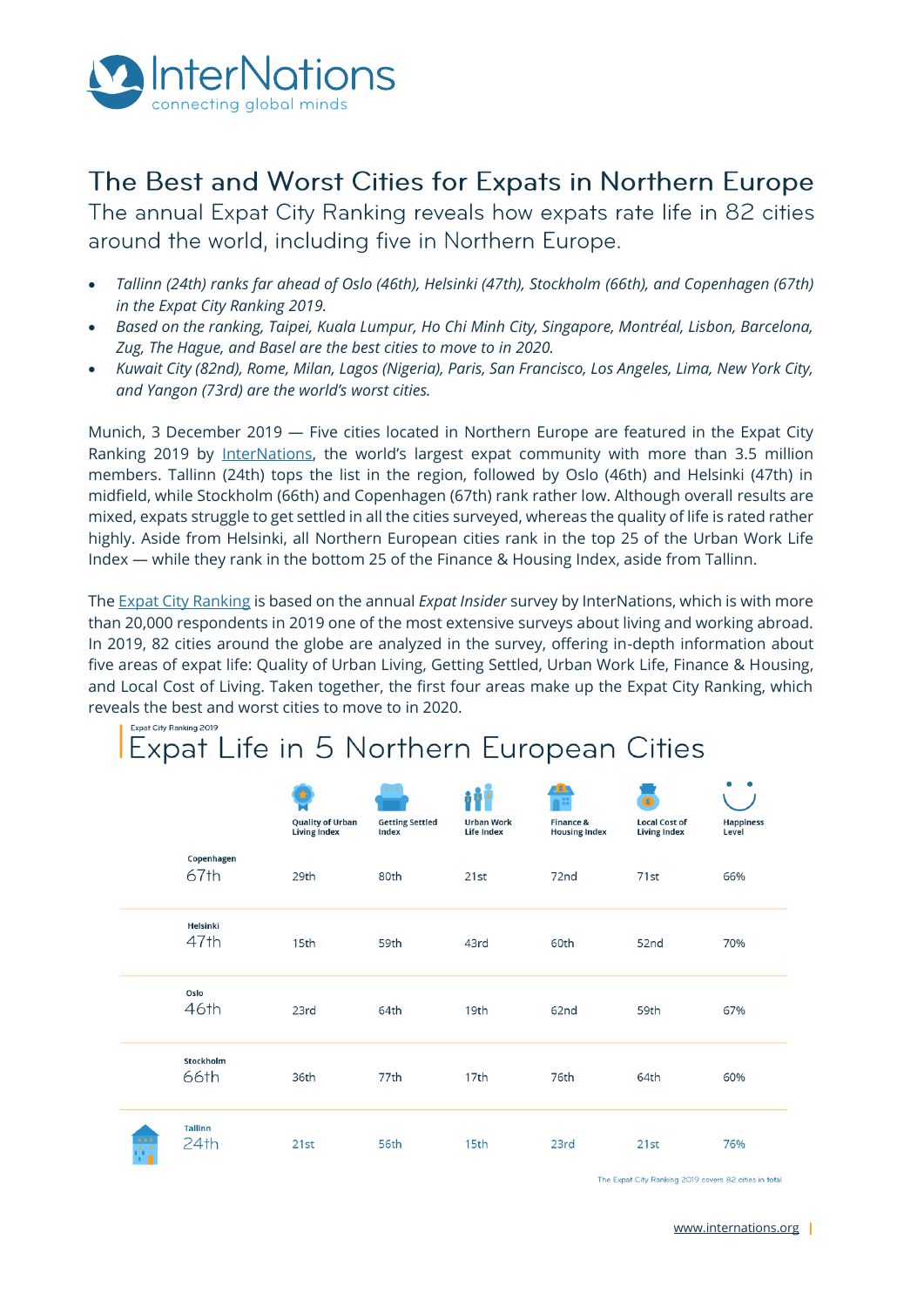

# What Expats Think about Life in 5 Northern European **Cities**

#### **24. Tallinn**

Tallinn performs well in all areas of the Expat City Ranking aside from the Getting Settled Index (56th). The Estonian capital even ranks 77th in the Local Friendliness subcategory, with 32% finding the local residents generally unfriendly (vs. 19% globally) and almost the same share of expats (31%) saying that there is a lack of friendliness towards foreign residents in particular (vs. 19% globally). An expat from Philippines dislikes the *"coldness of both the weather and the people".* In fact, close to two in five (38%) are dissatisfied with the local weather in Tallinn (vs. 23% globally). Overall, Tallinn still ranks 21st in the Quality of Urban Living Index, as, for example, expats are very satisfied with the local transportation (94% vs. 70% globally) and the quality of the environment (89% vs. 71% globally).

Tallinn also comes 21st for the local cost of living (44% satisfied vs. 43% globally) and 23rd in the Finance & Housing Index — it is the best-ranking city in Northern Europe for both indices. Half the expats (50%) find housing in Tallinn affordable (vs. 36% globally). Lastly, Tallinn performs best in the Urban Work Life Index (15th) and even ranks among the world's best cities for working hours (8th) and job security (10th). Four in five expats (80%) are happy with their working hours (vs. 62% globally), and 72% judge their job security favorably (vs. 59% globally).

#### **46. Oslo**

Expats in Oslo benefit from a great work-life balance: with 71% of expats expressing their satisfaction (vs. 60% globally), this is the only factor for which Oslo lands in the top 10 of the Expat City Ranking 2019 (8th). Overall, the Norwegian city ranks 19th in the Urban Work Life Index: expats are less satisfied with their jobs in general (22% unhappy vs. 19% globally), but rate their local career opportunities (55% happy vs. 51% globally) and especially the state of the local economy (82% happy vs. 66% globally) above average. Results in the Quality of Urban Living Index (23rd) are also rather mixed as, for example, expats are happy with the quality of the environment (88% happy vs. 71% globally), but not so much with the local leisure options (16% unhappy vs. 12% globally).

On the downside, more than a third of expats in Oslo are not satisfied with their financial situation (34% vs. 26% globally) and feel they lack sufficient disposable income to cover all their living expenses (34% vs. 23% globally). *"Costs are still sometimes hard to swallow,"* a British expat sums it up. What is more, expats find Oslo a difficult city to settle in. In fact, 36% find the local culture difficult to get used to (vs. 20% globally), and a third (33%) do not feel at home in the Norwegian capital (vs. 21% globally). This places Oslo in the bottom 10 cities in the Feeling Welcome subcategory (76th). Additionally, over half of expats (53%) find making new friends difficult (vs. 35% globally), and 34% think that the local population is generally unfriendly (vs. 19% globally). There is a "*lack of friendliness or inquisitiveness from the local community,"* states a US American expat.

#### **47. Helsinki**

Ranking 47th in the Expat City Ranking 2019 overall, Helsinki shows mixed results in the Quality of Urban Living Index (15th): the city ranks 4th in the Health & Environment subcategory, with more than three-quarters of expats in Helsinki (78%) finding medical care affordable (vs. 55% globally) and 86% saying it is easily available (vs. 73% globally). Another 92% rate the quality of the environment positively (vs. 71% globally). Expats in Helsinki also appreciate their personal safety (94% vs. 81% globally) and are satisfied with the local transportation (91% vs. 70% globally). On the other hand,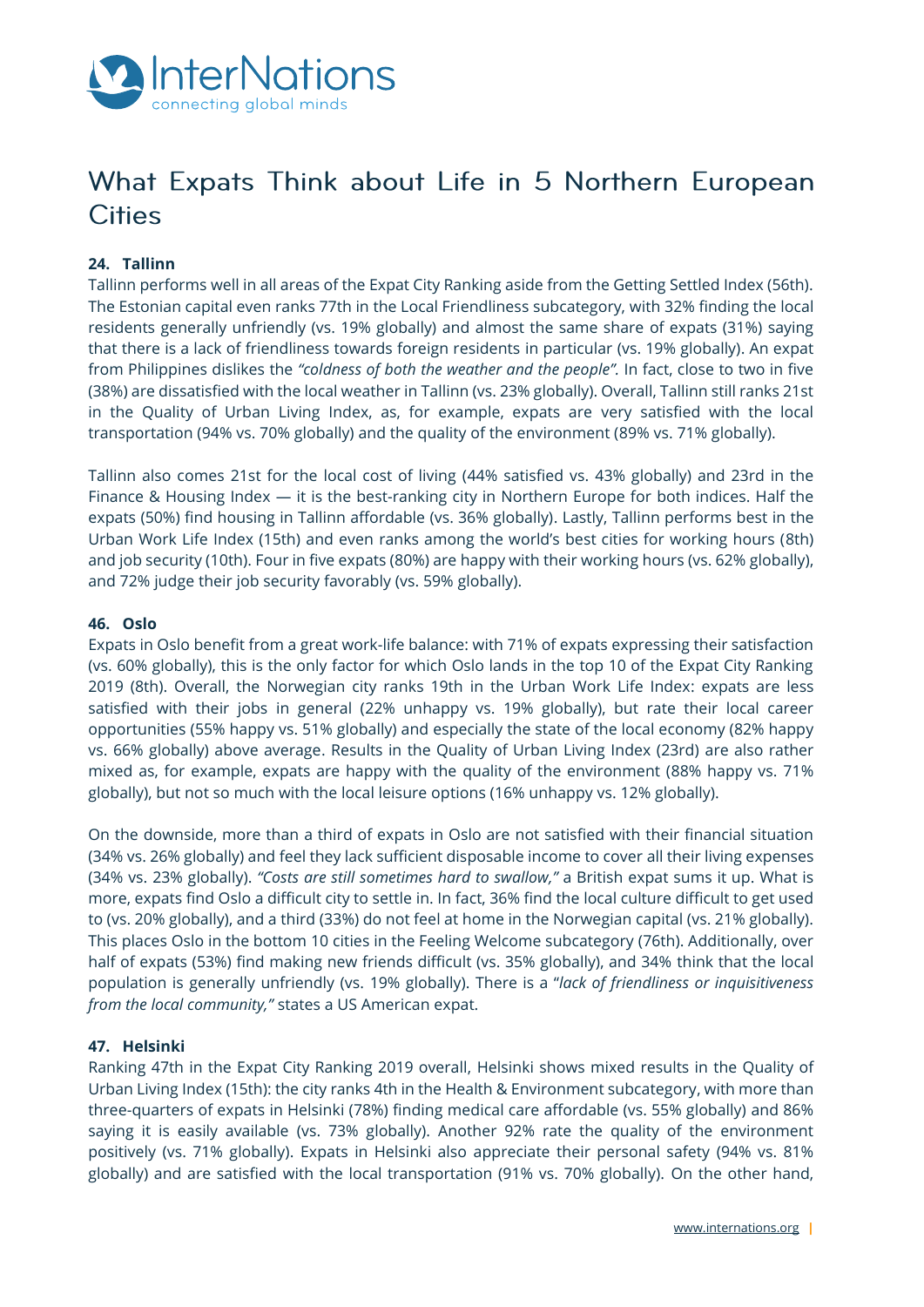

Helsinki ranks 78th in the Leisure & Climate subcategory as 15% of expats are unhappy with the local leisure options (vs. 12% globally) and 49% rate the weather negatively (vs. 23% globally).

Helsinki also ranks low in the Getting Settled Index (59th), with almost half the expats (48%) finding it difficult to make friends (vs. 35% globally) and 33% feeling unhappy with their social life (vs. 27% globally). *"I find it harder to make local friends here than at home or in other countries,"* states a Hungarian expat. The city performs worst in the Finance & Housing Index (60th), though. Expats rank both the availability (47% vs. 32% globally) and affordability (51% vs. 44% globally) of housing rather negatively.

In 43rd place, Helsinki ranks slightly below average in the Urban Work Life Index. While the city does well in the Work-Life Balance subcategory (25th), it ranks poorly in the Job & Career subcategory (63rd). In fact, 30% of expats find the career opportunities in the city limited (vs. 27% globally), and only 59% are satisfied with their job in general (vs. 64% globally).

#### **66. Stockholm**

Expats in Stockholm find it difficult to settle in, placing the city 77th worldwide in the Getting Settled Index. In fact, the Swedish capital ends up among the bottom 10 in three parts of this index: the Friends & Socializing (81st), Feeling Welcome (80th), and Local Friendliness (79th) subcategories. Expats in Stockholm find it hard to make friends there (67% vs. 35% globally), which may be one reason why 44% are unhappy with their social life (vs. 27% globally). What is more, 37% of expats find the local culture difficult to get used to (vs. 20% globally), with Stockholm beating only another Northern European city — Copenhagen (81st) — and Kuwait City (82nd) in the Feeling Welcome subcategory.

Housing in Stockholm is also a problem (79th out of 82), with almost three-quarters of expats (74%) highlighting that it is difficult to find housing in the city (vs. 32% globally), which they also consider unaffordable (73% vs. 44% globally). While the Quality of Urban Living (36th) is generally rated a lot better, 43% of respondents are unhappy with the climate and weather (vs. 23% globally). On the other hand, expats are satisfied with the local transportation (91% vs. 70% globally) and the quality of the environment (95% vs. 71% globally).

The Urban Work Life Index (17th) is Stockholm's best feature: more than four in five expats (82%) are satisfied with the state of the local economy (vs. 66% globally), and 69% consider their job to be secure (vs. 59% globally). Stockholm also ranks 10th worldwide for work-life balance, with 70% of expats being happy with this factor (vs. 60% globally).

#### **67. Copenhagen**

Ranking 67th in the Expat City Ranking 2019, Copenhagen makes it into both the top and bottom 10 cities worldwide — depending on the respective subcategory. The city ranks 80th in the Getting Settled Index, only ahead of Paris (81st) and Kuwait City (82nd). Over a third of the respondents (37%) do not feel at home in Copenhagen (vs. 21% globally), and 41% struggle to get used to the local culture (vs. 20% globally). What is more, 62% of expats find it hard to make new friends in Copenhagen (vs. 35% globally), which could be a reason why 42% are unsatisfied with their social life (vs. 27% globally). It is "*difficult to build a network and make friends,*" shares an expat from Venezuela. Housing (78th) is also an issue in Copenhagen. In fact, 77% of expats think that it is a challenge to find housing (vs. 32% globally) and almost three-quarters (71%) find it unaffordable (vs. 44% globally). In more general terms, Copenhagen ranks 71st globally in the Local Cost of Living Index, as 71% of expats are unhappy with the local living expenses (vs. 38% globally).